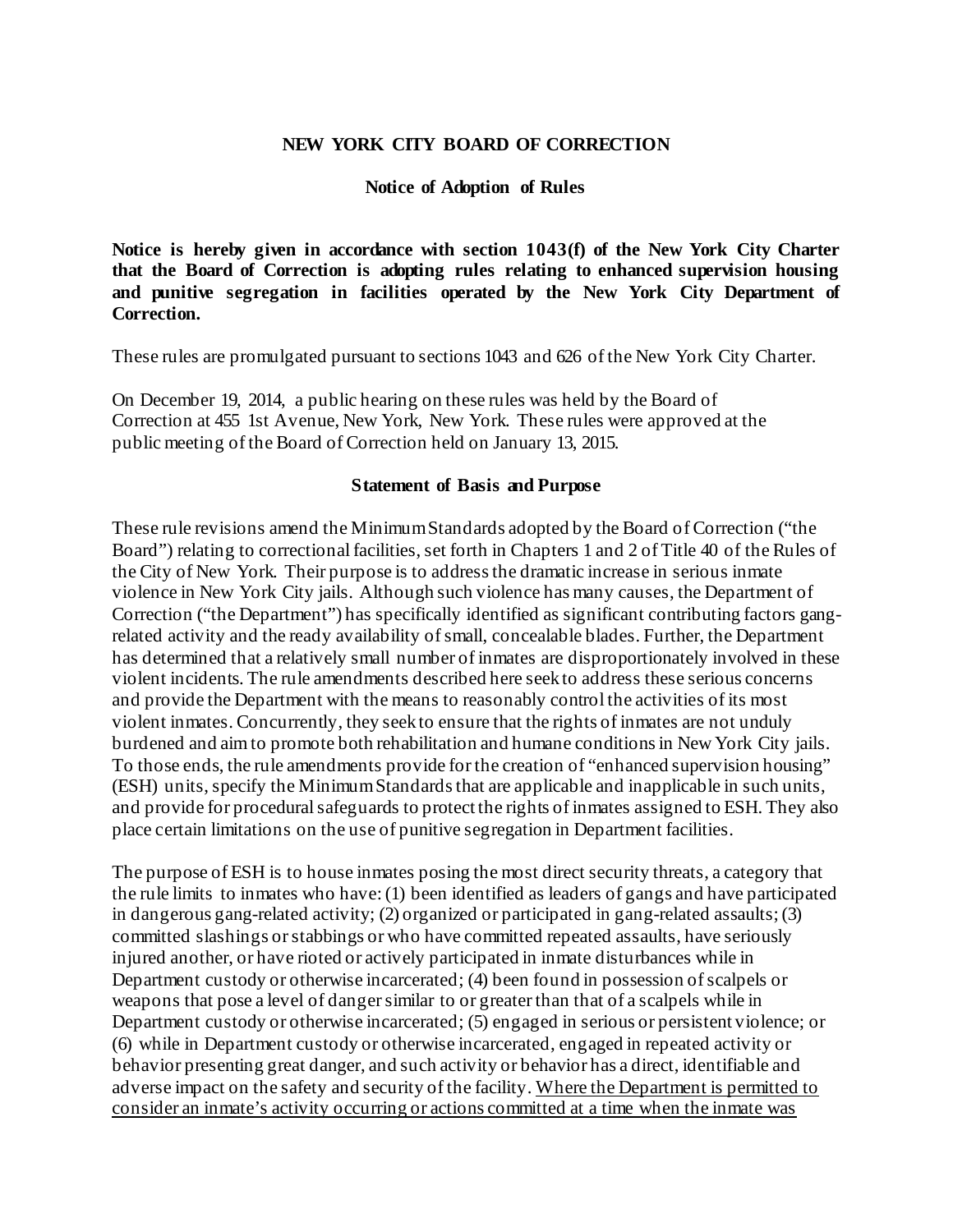incarcerated, the rule revisions require that such activity or actions have occurred within the preceding five years; but where the Department is permitted to consider an inmate's activity occurring or actions committed at a time when the inmate was not incarcerated, such activity or actions must have occurred within the preceding two years.

Due to the unique characteristics of the inmate population assigned to ESH, which consists of some of the Department's most dangerous inmates, the rule revisions provide for an increased level of supervision and control in order to ensure the safety and security of inmates and staff. This may include various restrictions on time spent out of cells and in group settings, such as the law library, and allows for increased monitoring of non-privileged correspondence. However, the rule limits the restrictions placed on an inmate in ESH to those tailored to the specific security or safety threat posed by that individual inmate.

While the Board recognizes the great importance of these safety and security objectives, it further recognizes that ESH must pursue the parallel objective of promoting rehabilitation, good behavior, and the psychological and physical well-being of inmates. To that end, the rule amendments require that correction officers assigned to ESH complete forty hours of special training tailored to ESH's unique conditions and inmate population. They further require the Department to provide ESH inmates with programming aimed at facilitating rehabilitation, addressing root causes of violence, and minimizing idleness.

At the same time, these amendments revise standards applicable to punitive segregation in order to improve the effectiveness and safety of such housing. The Board believes that punitive segregation, which addresses particular infractions committed by an inmate, should be limited in certain circumstances where it does not accomplish, or very imperfectly accomplishes, its deterrent purpose. Punitive segregation fails to send a clear deterrent message when it is imposed on an inmate not for an infraction committed by that inmate in his or her present incarceration, but for an infraction committed in a previous incarceration, when the inmate was sentenced to punitive segregation but did not serve, or did not fully serve, that sentence. Punitive segregation for "time owed" from a previous incarceration is often perceived as fundamentally unfair and therefore does not achieve its intended purpose. For these reasons, the rule amendments prohibit the use of punitive segregation for inmates with "time owed" in punitive segregation from previous sentences. In addition, no inmate may be sentenced to punitive segregation for more than thirty days for any single infraction, and no inmate may be held in punitive segregation longer than thirty consecutive days.

For both punitive segregation and the new enhanced supervision housing unit, the board recognizes that such housing presents a serious and unacceptable threat to the physical and mental health of certain categories of inmates, namely inmates of certain ages and those who suffer from serious physical or serious mental disabilities or conditions. For these reasons, the rule amendments prohibit inmates under the age of 18 and, as of January 1, 2016, and provided that sufficient resources are made available to the Department for necessary staffing and implementation of necessary alternative programming, inmates aged 18 to 21 from being sentenced to punitive segregation or assigned to enhanced supervision housing. Additionally, inmates with serious mental or serious physical disabilities or conditions may not be placed in enhanced supervision housing or punitive segregation. Notably, section 8-102 of Title 8 of the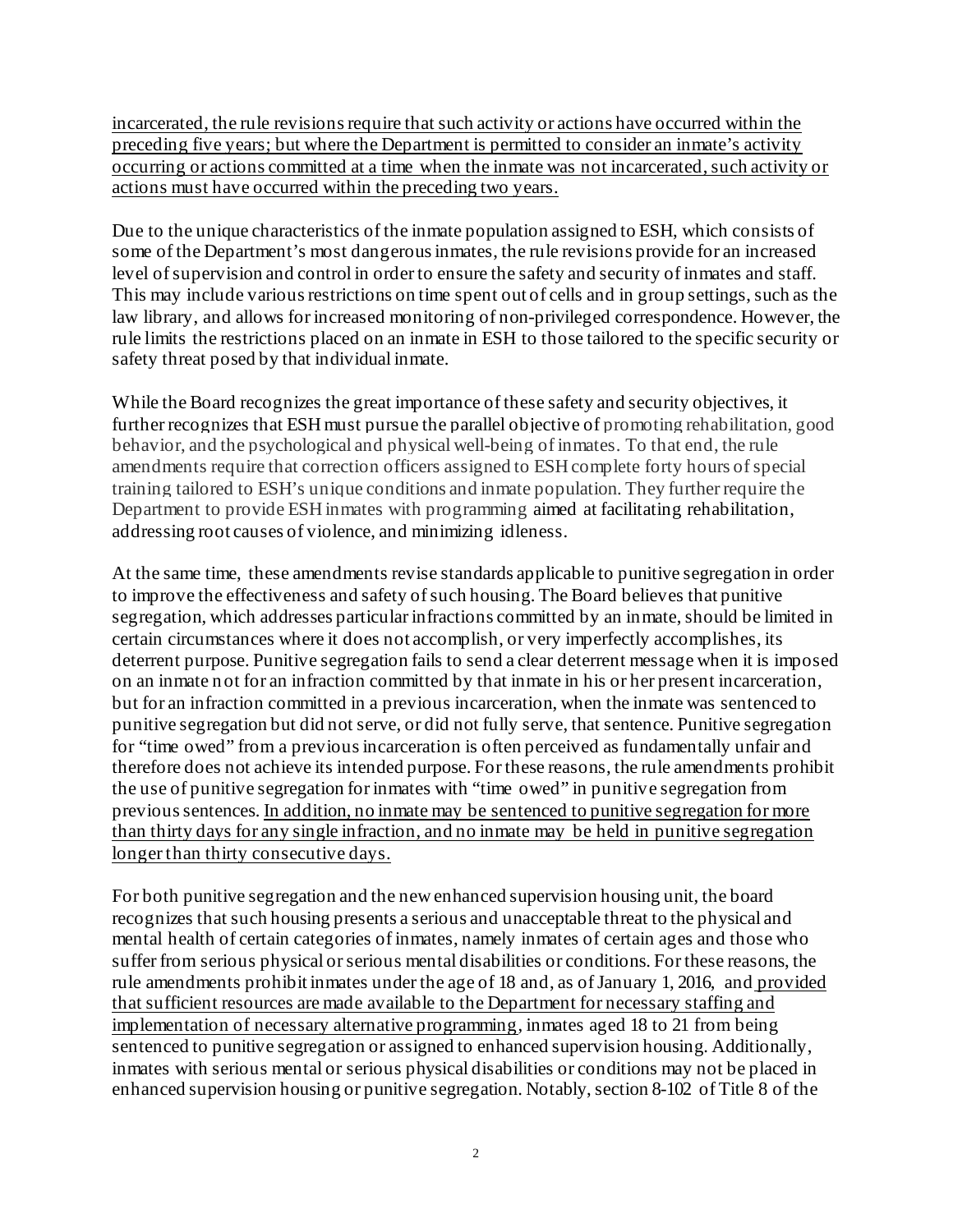Administrative Code of the City of New York defines disability broadly. The Board has declined to set forth a list of disabilities and conditions, mental or physical, the diagnosis of which would trigger an inmate's automatic exclusion from punitive segregation and enhanced supervision housing. Rather, the Board vests in the health and mental health service the power to determine, on an individual basis, whether an inmate's disability or condition requires exclusion.

Set forth below is a section-by-section description of the rule amendments.

### Section 1-02 ("Classification of Prisoners")

This revision amends subdivisions (b) and (d) and adds a new subdivision (c) in order to modify the categories of inmates who must be housed separately and apart from one another, creating separate categories for male and female inmates ages 18 through 21. The revision further provides that housing for inmates ages 18 through 21 must provide age-appropriate programming, and requires the Department to report on its efforts to develop such programming. The revision is intended to reduce violence by segregating developmentally distinct age groups, provide age-appropriate rehabilitative opportunities, and conform the Board's Minimum Standards with the requirements of New York State law and the federal Prison Rape Elimination Act (PREA).

## Section 1-05 ("Involuntary lock-in")

This revision amends paragraph (2) of subdivision (b) to provide that inmates confined to ESH may be locked in during the day for up to nine hours in any 24-hour period, in contrast with the two-hour limit applicable to other inmates. The revision would allow for the creation of schedules providing that no more than half of the inmates assigned to a given housing area would be permitted to enter the day room at any given time. The purpose of this revision is to enhance control of the inmate population assigned to ESH without unduly burdening the opportunity to engage in recreation or allowing for disproportionately extended periods of lock-in.

## Section 1-08 ("Access to Courts and Legal Services")

This revision amends paragraph (6) of subdivision (f) to allow for limits on library hours for inmates housed in ESH, provided that an alternative method of access to legal materials is instituted to permit effective legal research. The revision is intended to aid the Department's efforts to control and prevent gang communications that may occur in the library setting and to minimize opportunities for negative inmate encounters.

### Section 1-09 ("Visiting")

This revision amends subdivision (f) in order to allow greater control over visits with inmates assigned to ESH by providing for the limitation of contact visits, while additionally ensuring that such restrictions are only imposed when needed to address a specific safety or security concern.

### Section 1-11 ("Correspondence")

This revision amends subparagraphs (ii) and (iii) of paragraph (6) of subdivision (c), as well as clauses (ii) and (iii) of subparagraph (a) of paragraph (1) of subdivision (2), to allow for increased monitoring of non-privileged correspondence sent to inmates assigned to ESH.

Section 1-16 ("Enhanced Supervision Housing")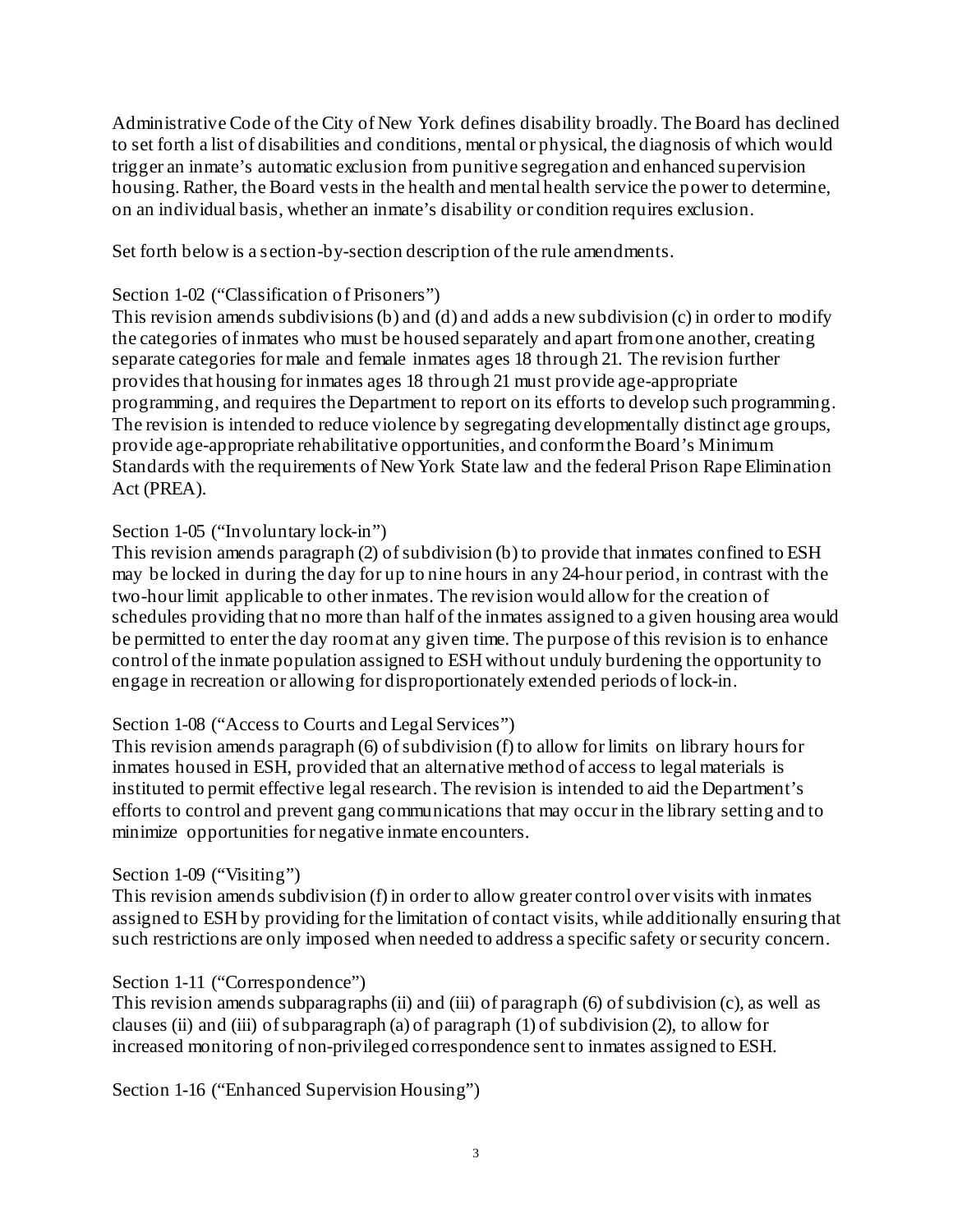This revision adds a new section authorizing and specifying the limits on the assignment of inmates to ESH and further sets forth the procedural rights of inmates recommended for ESH assignment. ESH assignments are limited to those inmates who have: (1) been identified as leaders of gangs and who have actively participated in the organization of dangerous gangrelated activity; (2) organized or participated in gang-related assaults; (3) committed slashings or stabbings or who have committed repeated assaults, have seriously injured another while in Department custody or otherwise incarcerated, or have rioted or actively participated in inmate disturbances; (4) been found in possession of scalpels or weapons that pose a level of danger similar to or greater than that of scalpels while in Department custody or otherwise incarcerated; (5) inmates who have engaged in serious or persistent violence; or (6) while in Department custody or otherwise incarcerated, engaged in repeated activity or behavior presenting great danger, and such activity or behavior has a direct, identifiable and adverse impact on the safety and security of the facility. Where the Department is permitted to consider an inmate's activity occurring or actions committed at a time when the inmate was incarcerated, such activity or actions must have occurred within the preceding five years; but where the Department is permitted to consider an inmate's activity occurring or actions committed at a time when the inmate was not incarcerated, such activity or actions must have occurred within the preceding two years. However, placement in ESH is not permitted for inmates under the age of 18, inmates with serious mental or serious physical disabilities or conditions, and, as of January 1, 2016, and provided that sufficient resources are made available to the Department for necessary staffing and implementation of necessary alternative programming, inmates aged 18 to 21 . Restrictions placed on an inmate assigned to ESH must be limited to those required to address the specific safety and security threat posed by that inmate. In addition, officers assigned to ESH must be provided with special training, and a certain number of such assignments must be permanent. The new section also requires that determinations of ESH placement include meaningful notice, including a statement of the grounds relied on to assign each inmate to ESH and the restrictions that will apply to the inmate in ESH, and informing the inmate of the right to submit a written response. The Department is further required, within three days of each ESH placement, to hold a placement review hearing, conducted by a hearing officer who did not participate in the placement decision, to determine whether the placement is warranted. If it is decided, at any time other than initial placement in ESH, to limit an ESH inmate's access to contact visits, a separate pre-deprivation hearing must be held. Each ESH placement must be reviewed every 45 days to determine whether it is still warranted. In addition, the Department is required, every 60 days, to provide the Board with specified information relating to the implementation of ESH.

#### Section 1-17 ("Limitations on the Use of Punitive Segregation")

This revision adds a new section which, among other things, excludes from punitive segregation inmates under the age of 18, inmates with serious mental or serious physical disabilities or conditions, and, as of January 1, 2016, and provided that sufficient resources are made available to the Department for necessary staffing and implementation of necessary alternative programming, inmates aged 18 to 21. An inmate excluded from punitive segregation for any of these reasons at the time of an infraction may not be placed in punitive segregation at a later date for the same infraction, even if the inmate's age or health status have since changed. An inmate placed in punitive segregation must be afforded a hearing, upon notice, at which the Department has the burden of showing, by a preponderance of the evidence, that the inmate is guilty of the infraction which is the basis for placement in punitive segregation. This revision also establishes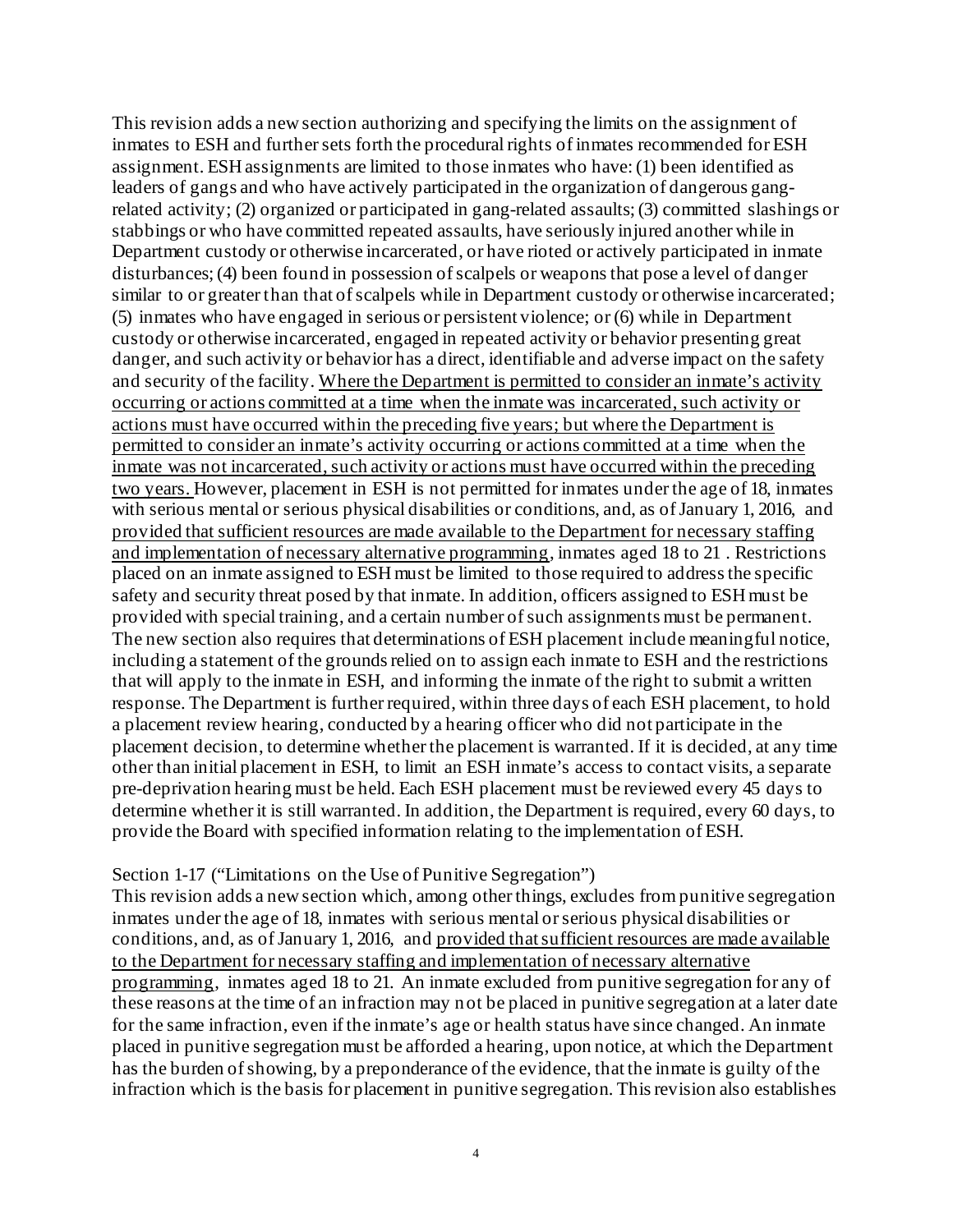time limits on the placement of an inmate in punitive segregation and on cumulative placements of the same inmate in punitive segregation. Further, the revision prevents an inmate who is admitted to a Department facility from serving time in punitive segregation for "time owed" in punitive segregation from a separate and previous incarceration. In addition, the Department is required, every 60 days, to provide the Board with specified information relating to punitive segregation.

#### Section 2-08 ("Coordination")

This revision amends paragraph (2) of subdivision (b) to make clear that, as in the case of ESH, medical staff may determine that an inmate shall not be placed in punitive segregation at any time before or during such placement.

The Board is authorized to adopt these rule revisions by sections  $626(e)$  and  $1043(a)$  of the New York City Charter.

### **Final Rule**

"Shall" and "must" denote mandatory requirements and may be used interchangeably in the rules of the Board of Correction, unless otherwise specified or unless the context clearly indicates otherwise.

New material is underlined. [Material inside brackets indicates deleted material.]

Section 1. Paragraph (2) of subdivision (b) of section 1-02 of Title 40 of the Rules of the City of New York is amended, subdivisions (c), (d) and (e) are relettered as subdivisions (d), (e) and (f), a new subdivision (c) is added, and paragraph (2) of subdivision (d), as relettered by this section, is amended, to read as follows:

(2) Within the categories set forth in paragraph (1), the following groupings shall be housed separate and apart:

(i) male adults, ages  $[19]$   $[22]$  and over;

- (ii) male [minors] young adults, ages [16 to 18] 18 to 21 inclusive;
- (iii) [female adults, ages 19 and over] male minors, ages 16 and 17;
- (iv) female [minors, ages 16 to 18 inclusive] adults, ages 22 and over;

(v) female young adults, ages 18 to 21 inclusive;

(vi) female minors, ages 16 and 17.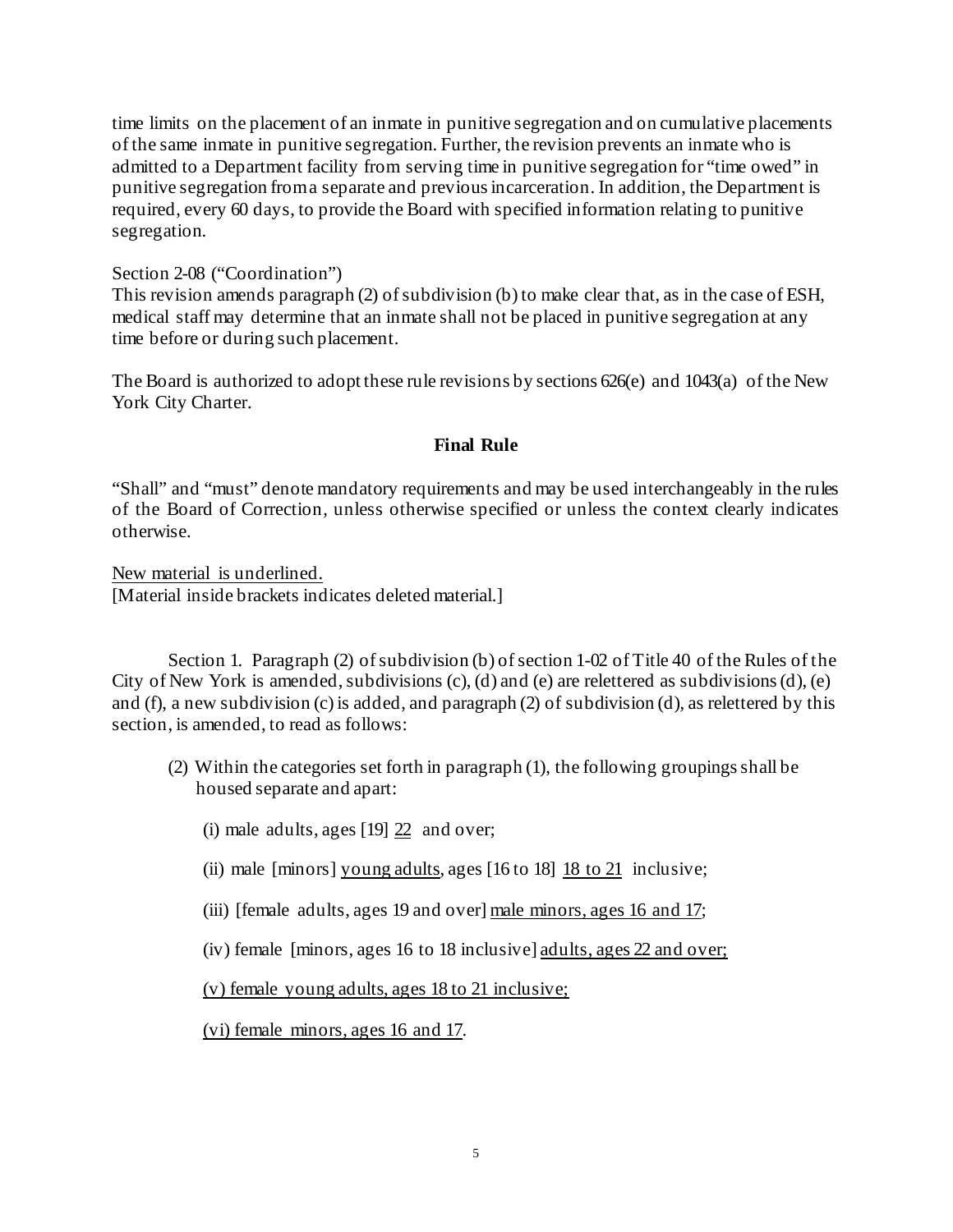(c) *Inmates ages 18 to 21 inclusive*. (1) No later than October 15, 2015, the Department shall implement the requirement of paragraph (2) of subdivision (b) of this section that inmates ages 18 through 21 be housed separately and apart from inmates over the age of 21.

(2) Housing for inmates ages 18 through 21 shall provide such inmates with ageappropriate programming. No later than August 1, 2015, the Department shall provide the Board with a plan to develop such age-appropriate programming.

[(c)] (d) *Civil prisoners.* (1) Prisoners who are not directly involved in the criminal process as detainees or serving sentence and are confined for other reasons including civil process, civil contempt or material witness, shall be housed separate and apart from other prisoners and, if possible, located in a different structure or wing. They must be afforded at least as many of the rights, privileges and opportunities available to other prisoners.

(2) Within this category, the following groupings shall be housed separate and apart:

- (i) male adults, ages  $[19]$   $22$  and over;
- (ii) male [minors] young adults, ages [16 to 18] 18 to 21 inclusive;

(iii) [female adults, ages 19 and over] male minors, ages 16 and 17;

(iv) female [minors, ages 16 to 18 inclusive] adults, ages 22 and over;

(v) female young adults, ages 18 to 21 inclusive;

(vi) female minors, ages 16 and 17.

§2. Paragraph (2) of subdivision (b) of section 1-05 of Title 40 of the Rules of the City New York is amended to read as follows:

(2) During the day for count or required facility business that can only be carried out while prisoners are locked in, not to exceed two hours in any 24-hour period. This time may be extended if necessary to complete an off count. This paragraph shall not apply to prisoners confined in enhanced supervision housing, who may be locked in during the day for up to nine hours in any 24-hour period.

§3. Paragraph (6) of subdivision (f) of section 1-08 of Title 40 of the Rules of the City of New York is amended to read as follows:

> (6) The law library hours for prisoners in punitive segregation or enhanced supervision housing may be reduced or eliminated, provided that an alternative method of access to legal materials is instituted to permit effective legal research.

§4. Subdivision (f) of section 1-09 of Title 40 of the Rules of the City of New York is amended to read as follows: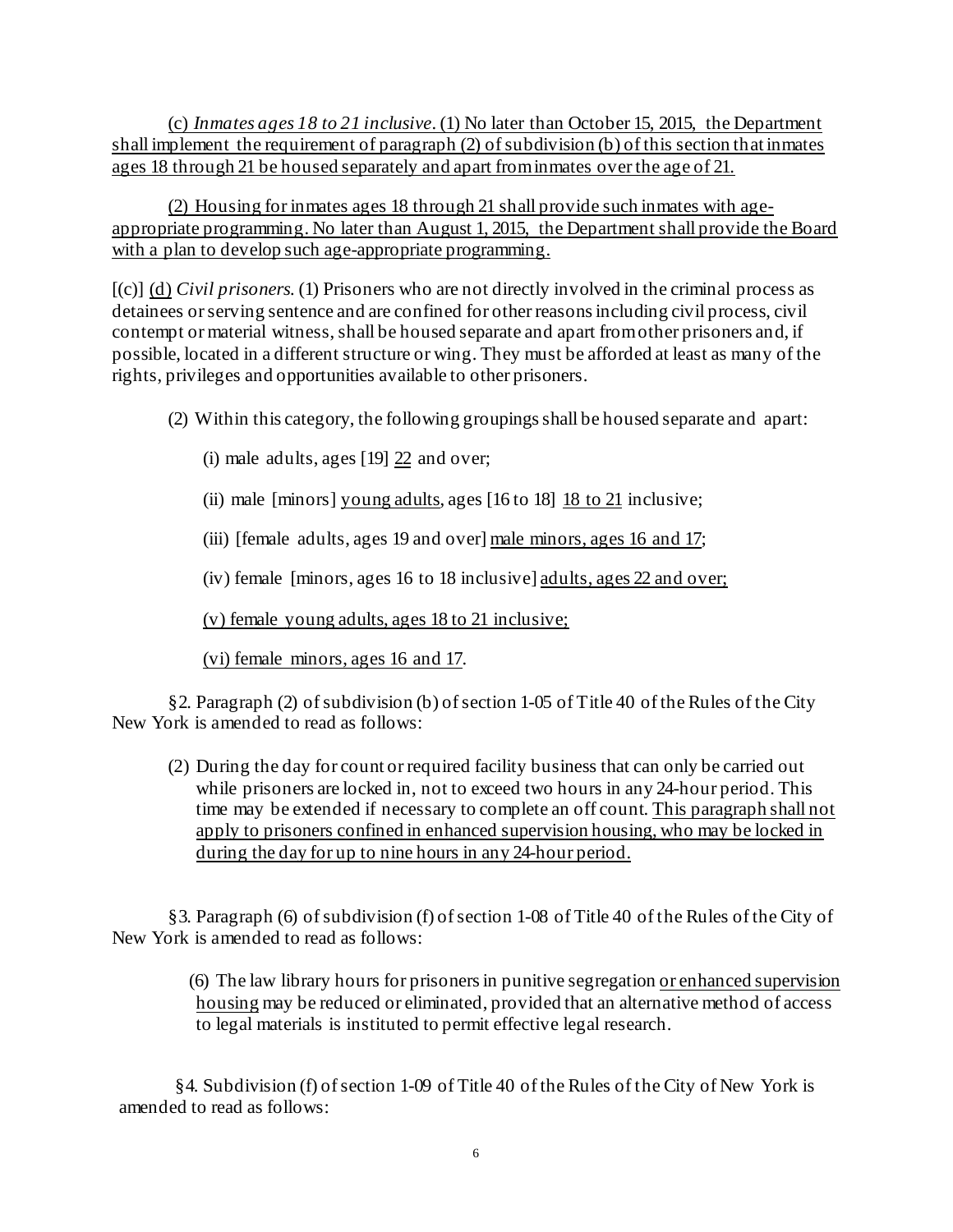(f) *Contact visits.* Physical contact shall be permitted between every prisoner and all of his or her visitors throughout the visiting period, including holding hands, holding young children, and kissing. The provisions of this subdivision are inapplicable to prisoners housed for medical reasons in the contagious disease units. The Department may impose certain limitations on contact visits for inmates confined in enhanced supervision housing in accordance with the procedures and guidelines set forth in section 1-16 of this chapter.

§5. Subparagraphs (ii) and (iii) of paragraph (6) of subdivision (c) of section 1-11 of Title 40 of the Rules of the City of New York are amended to read as follows:

- (ii) The affected prisoner shall be given written notification of the determination and the specific facts and reasons supporting it. The warden may delay notifying the prisoner only for so long as such notification would endanger the safety and security of the facility, after which the warden immediately shall notify the prisoner. This requirement shall not apply to prisoners confined in enhanced supervision housing.
- (iii) A written record of correspondence read pursuant to this paragraph shall be maintained and shall include: the name of the prisoner, the name of the intended recipient, the name of the reader, the date the correspondence was read, and, with the exception of prisoners confined in enhanced supervision housing, the date that the prisoner received notification.

 $§6$ . Clauses (ii) and (iii) of subparagraph (a) of paragraph (1) of subdivision (e) of section 1-11 of Title 40 of the Rules of the City of New York are amended to read as follows:

- (ii) The affected prisoner and sender shall be given written notification of the warden's determination and the specific facts and reasons supporting it. The warden may delay notifying the prisoner and the sender only for so long as such notification would endanger the safety or security of the facility, after which the warden immediately shall notify the prisoner and sender. This requirement shall not apply to prisoners confined in enhanced supervision housing.
- (iii) A written record of correspondence read pursuant to this subdivision shall be maintained and shall include: the name of the sender, the name of the intended prisoner recipient, the name of the reader, the date that the correspondence was received and was read, and, with the exception of prisoners confined in enhanced supervision housing, the date that the prisoner and sender received notification.

§7. Chapter 1 of Title 40 of the Rules of the City of New York is amended by adding new sections 1-16 and 1-17, to read as follows:

## §1-16 **Enhanced Supervision Housing.**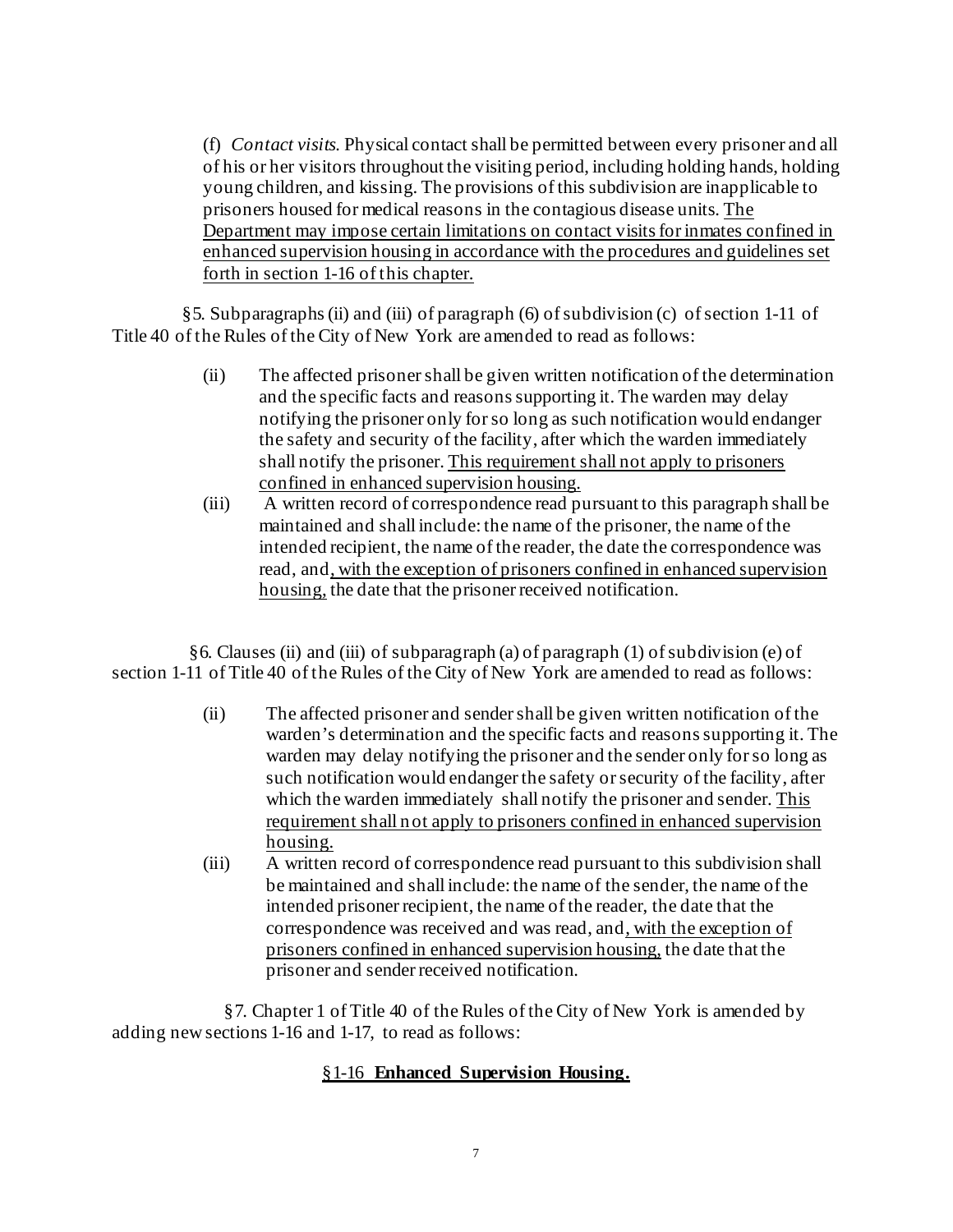(a) *Purpose*. The primary objective of enhanced supervision housing (ESH) is to protect the safety and security of inmates and facilities, while promoting rehabilitation, good behavior, and the psychological and physical well-being of inmates. To accomplish these objectives, ESH is designed to separate from the general population those inmates who pose the greatest threats to the safety and security of staff and other inmates. It additionally seeks to promote the rehabilitation of ESH inmates by incentivizing good behavior and by providing necessary programs and therapeutic resources.

(b) *Policy.* An inmate may be confined in ESH if the inmate presents a significant threat to the safety and security of the facility if housed elsewhere. Such a determination shall only be supported by a finding that one of the following has occurred: (1) the inmate has been identified as a leader of a gang and has demonstrated active involvement in the organization or perpetration of violent or dangerous gang-related activity;

(2) the inmate has demonstrated active involvement as an organizer or perpetrator of a gang-related assault;

(3) the inmate has committed a slashing or stabbing, has committed repeated assaults, has seriously injured another inmate, visitor, or employee, or has rioted or actively participated in inmate disturbances while in Department custody or otherwise incarcerated;

(4) the inmate has been found in possession of a scalpel or a weapon that poses a level of danger similar to or greater than that of a scalpel while in Department custody or otherwise incarcerated;

(5) the inmate has engaged in serious or persistent violence; or

(6) the inmate, while in Department custody or otherwise incarcerated, has engaged in repeated activity or behavior of a gravity and degree of danger similar to the acts described in paragraphs (1) through (5) of this subdivision, and such activity or behavior has a direct, identifiable and adverse impact on the safety and security of the facility, such as repeated acts of arson.

Provided, however, that, where the Department is permitted to consider an inmate's activity occurring or actions committed at a time when the inmate was incarcerated, such activity or actions must have occurred within the preceding five (5) years. Where the Department is permitted to consider an inmate's activity occurring or actions committed at a time when the inmate was not incarcerated, such activity or actions must have occurred within the preceding  $two (2) years.$ 

(c) *Exclusions*. (1) The following categories of inmates shall be excluded from ESH placement:

- (i) inmates under the age of 18;
- (ii) as of January 1, 2016, inmates ages 18 through 21, provided that sufficient resources are made available to the Department for necessary staffing and implementation of necessary alternative programming; and
- (iii) inmates with serious mental or serious physical disabilities or conditions.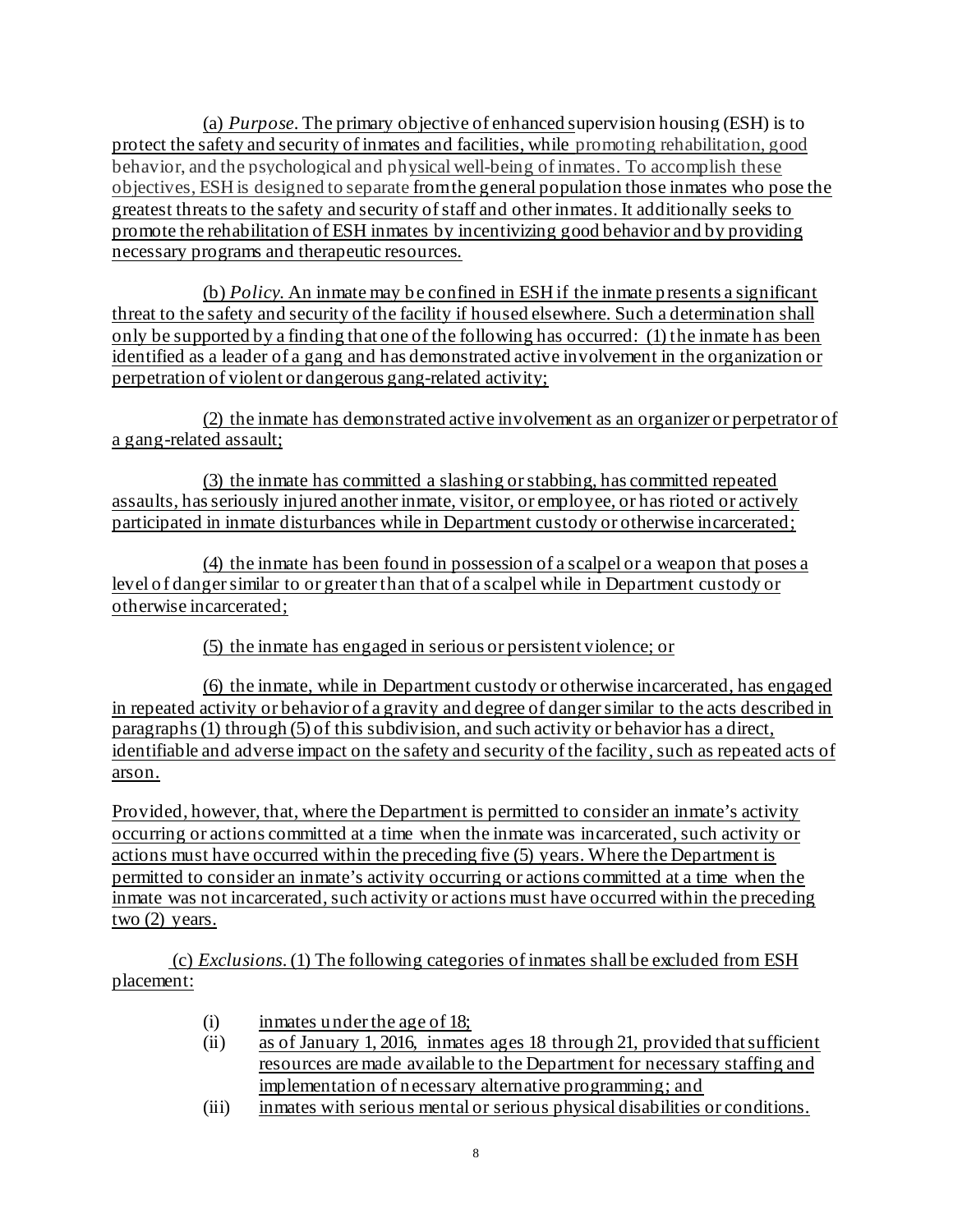(2) Medical staff shall be permitted to review ESH placements and participate in placement review hearings. Consistent with these regulations, when ESH assignment would pose a serious threat to an inmate's physical or mental health, medical staff shall have the authority to determine that the inmate shall be barred from ESH placement or shall be moved from ESH to a more appropriate housing unit. This determination may be made at any time during the inmate's incarceration.

(3) Any inmate placed in ESH who evidences a mental or emotional disorder shall be seen by mental health services staff prior to or immediately upon ESH placement.

(4) The total number of inmates housed in ESH shall not exceed 250 at any time.

(d) *Conditions, Programming and Services*. (1) To the extent the Department imposes restrictions on an ESH inmate that deviate from those imposed on inmates in the general population, such restrictions must be limited to those required to address the specific safety and security threat posed by that individual inmate.

(2) To the extent the Department seeks to limit an ESH inmate's access to contact visits, a hearing shall be held, as required by subdivision (g) of this section, which shall address the criteria set forth in subdivision (h) of section 1-09 of this chapter with regard to both the inmate and any individual visitors with whom the Department wishes to limit contact .

(3) No later than July 1, 2015, the Department shall provide ESH inmates with both voluntary and involuntary, as well as both in- and out-of-cell, programming aimed at facilitating rehabilitation, addressing root causes of violence, and minimizing idleness.

(4) All inmates in ESH shall be seen at least once each day by medical staff who shall make referrals to medical and mental health services where appropriate.

(e) *Staffing*. (1) Correction officers assigned to ESH shall receive forty (40) hours of special training designed to address the unique characteristics of ESH and its inmates. Such training shall include, but shall not be limited to, recognition and understanding of mental illness and distress, effective communication skills, and conflict de-escalation techniques.

(2) At least twenty-five (25) percent of correction staff assigned to ESH shall be assigned to steady posts.

(f) *Notice of ESH Placement.* (1) When it is determined that an inmate should be confined in ESH, that inmate shall be given written notice of such determination within twenty-four (24) hours of placement. Inmates who are unable to read or understand such notice shall be provided with necessary assistance. Such notice shall:

- (i) state the grounds relied on and the facts that support the inmate's ESH placement;
- (ii) inform the inmate of the individual restrictions the Department intends to impose during the inmate's ESH confinement;
- (iii) notify the inmate of the upcoming ESH placement review hearing; and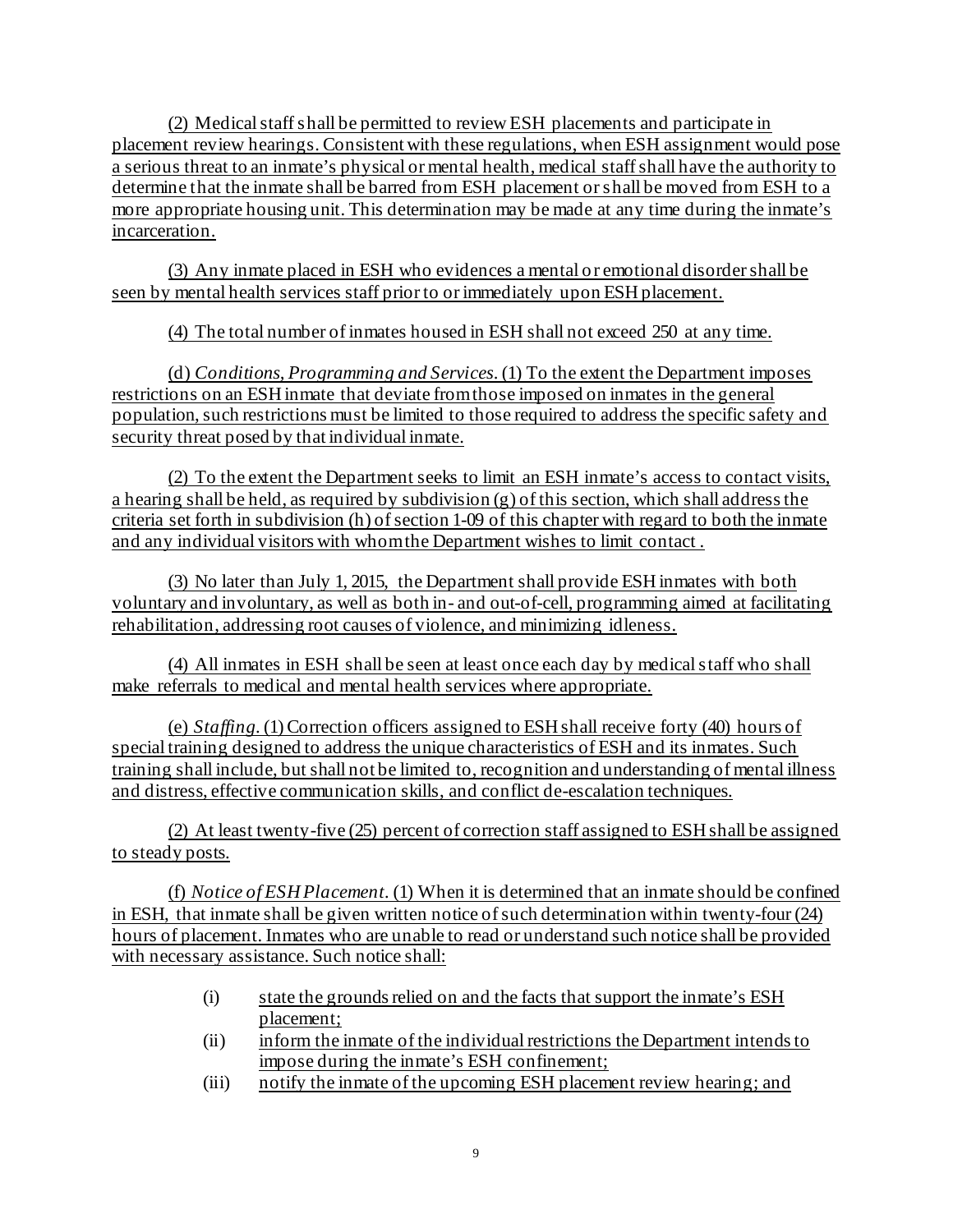(iv) inform the inmate of the right to review, prior to the placement hearing, the evidence relied upon by the Department, to appear at the hearing in person, to submit a written statement for consideration, to call witnesses, and to present evidence.

(g) *Placement Review Hearing*. (1) Within three (3) business days of service of notice on an inmate of initial ESH placement and related restrictions, the Department shall conduct a hearing to adjudicate the inmate's ESH placement and the individual restrictions proposed. The hearing may not be adjourned except, in extenuating circumstances, by the inmate's documented request and may in no event be adjourned for longer than five (5) days.

(2) One or more hearing officers shall conduct the placement review hearing. Department staff who initially recommended the inmate for ESH placement or otherwise provided evidence to support the inmate's ESH placement shall not be eligible to serve as hearing officers at the inmate's placement review hearing.

(3) The placement review hearing shall consist of following:

- (i) a review of the facts upon which the Department relies to place the inmate in ESH pursuant to subdivision (b) of this section, and a determination of whether such facts exist and whether they support, by a preponderance of the evidence, the conclusion that the inmate presents a current significant threat to the safety and security of the facility such that ESH is appropriate;
- (ii) consideration of the time that has elapsed since the occurrence of the activity or behavior relied on by the Department to support ESH placement;
- (iii) a review of the individual restrictions proposed by the Department and a determination of whether each is supported by evidence of the legitimate safety and security concerns related to that individual inmate;
- (iv) consideration of any relevant information provided by medical staff;
- (v) consideration of any credible and relevant evidence submitted or statements made by the inmate at the hearing; and
- (vi) consideration of any other evidence deemed relevant to the ESH status determination or imposition of individual restrictions.

(4) The inmate shall be permitted to appear at the hearing in person, submit a written statement, call witnesses, and present evidence.

(5) In the following circumstances, the inmate shall be entitled to the assistance of a hearing facilitator, who shall assist the inmate by clarifying the charges, explaining the hearing process, and assisting the inmate in gathering evidence:

- (i) the inmate is illiterate or otherwise unable to prepare for or understand the hearing process; or
- (ii) the inmate has otherwise been unable to obtain witnesses or material evidence.

(6) If it is determined that the ESH placement and each related restriction are supported by a preponderance of the evidence, the placement and each supported restriction may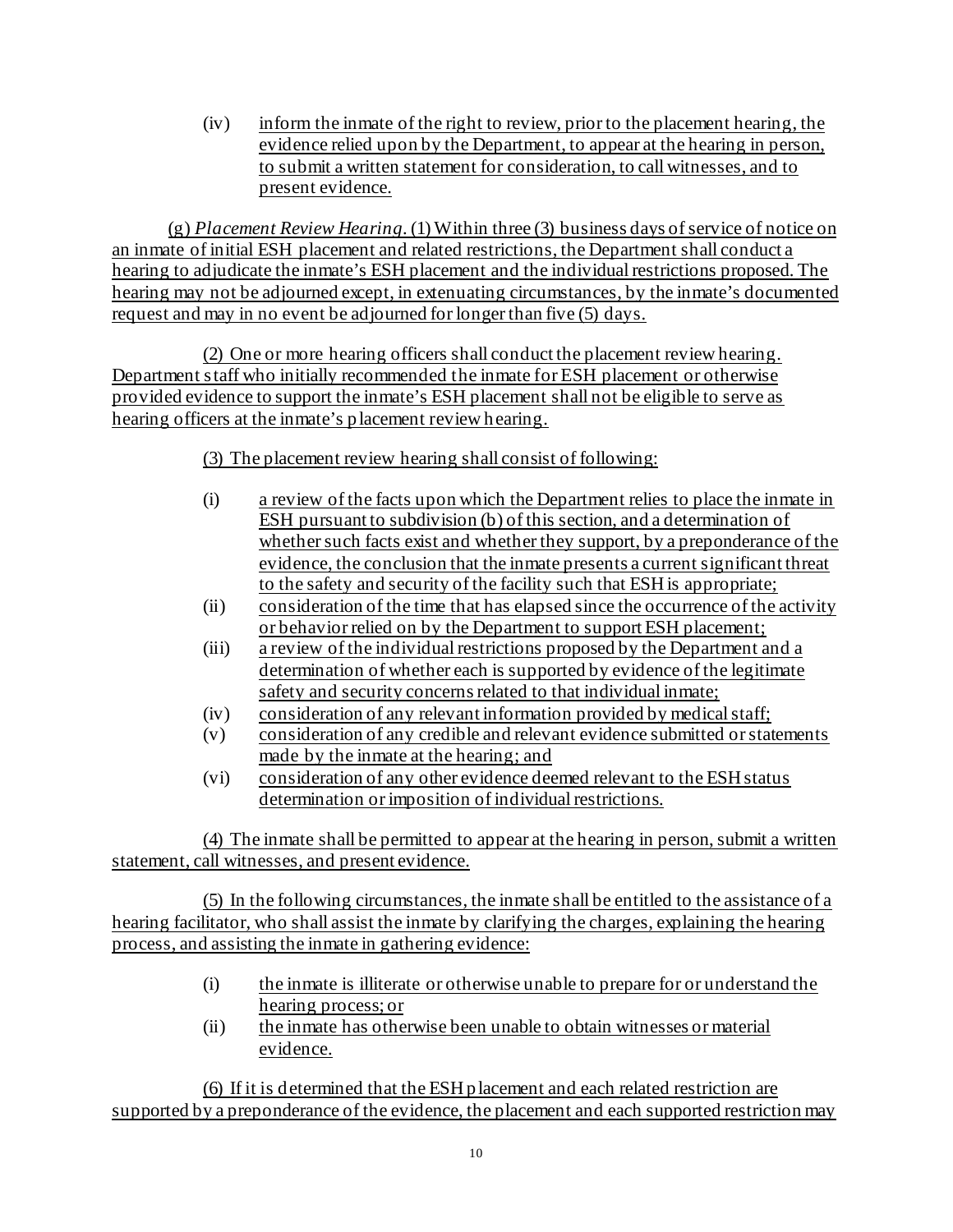be continued. Written notice shall be provided to the inmate outlining the bases for such determinations. If it is determined that ESH placement or imposition of any individual restrictions is unsupported by a preponderance of the evidence, ESH status or unsupported individual restrictions shall be terminated immediately.

(h) *Periodic Review of Placement*. (1) The placement of an inmate in ESH shall be reviewed every forty-five (45) days to determine whether the inmate continues to present a significant threat to the safety and security of the facility if housed outside ESH such that continued ESH placement is appropriate.

(2) At least twenty-four (24) hours prior to such periodic review, inmates shall be notified of the pending review in writing and of the right to submit a written statement for consideration. Inmates who are unable to read or understand such notice shall be provided with necessary assistance.

(3) Periodic review of an inmate's ESH status shall consider the following, with conclusions recorded in a written report made available to the inmate within seven (7) days of the review:

- (i) the justifications for continued ESH placement;
- (ii) the continued appropriateness of each individual ESH restriction and whether any such individual restrictions should be relaxed or lifted;
- (iii) information regarding the inmate's subsequent behavior and attitude since ESH placement began, including participation in and availability of programming;
- (iv) information regarding the effect of ESH placement or of individual ESH restrictions on the inmate's mental and physical health;
- (v) any written statement submitted by the inmate for consideration;
- (vi) any other factors that may favor retaining the inmate in or releasing the inmate from ESH or any other factors that may favor the lifting of individual ESH restrictions or continuing to impose individual ESH restrictions; and
- (vii) if the inmate's ESH placement is to continue, any actions or behavioral changes that the inmate might undertake to further rehabilitative goals and facilitate the lifting of individual ESH restrictions or ESH release.

(4) At any time when deemed appropriate, an inmate may be evaluated and recommended for placement in a more appropriate housing unit outside ESH.

(i) *Board Review of ESH Implementation*. (1) No later than sixty (60) days after ESH implementation and every sixty (60) days thereafter, the Department shall submit to the Board information related to implementation of ESH and the inmates housed there. This information shall include, but shall not be limited to:

- (i) the number of inmates housed in ESH, both currently and since implementation;
- (ii) the frequency with which each of the criteria set forth in subdivision (b) of this section is used to support ESH placement;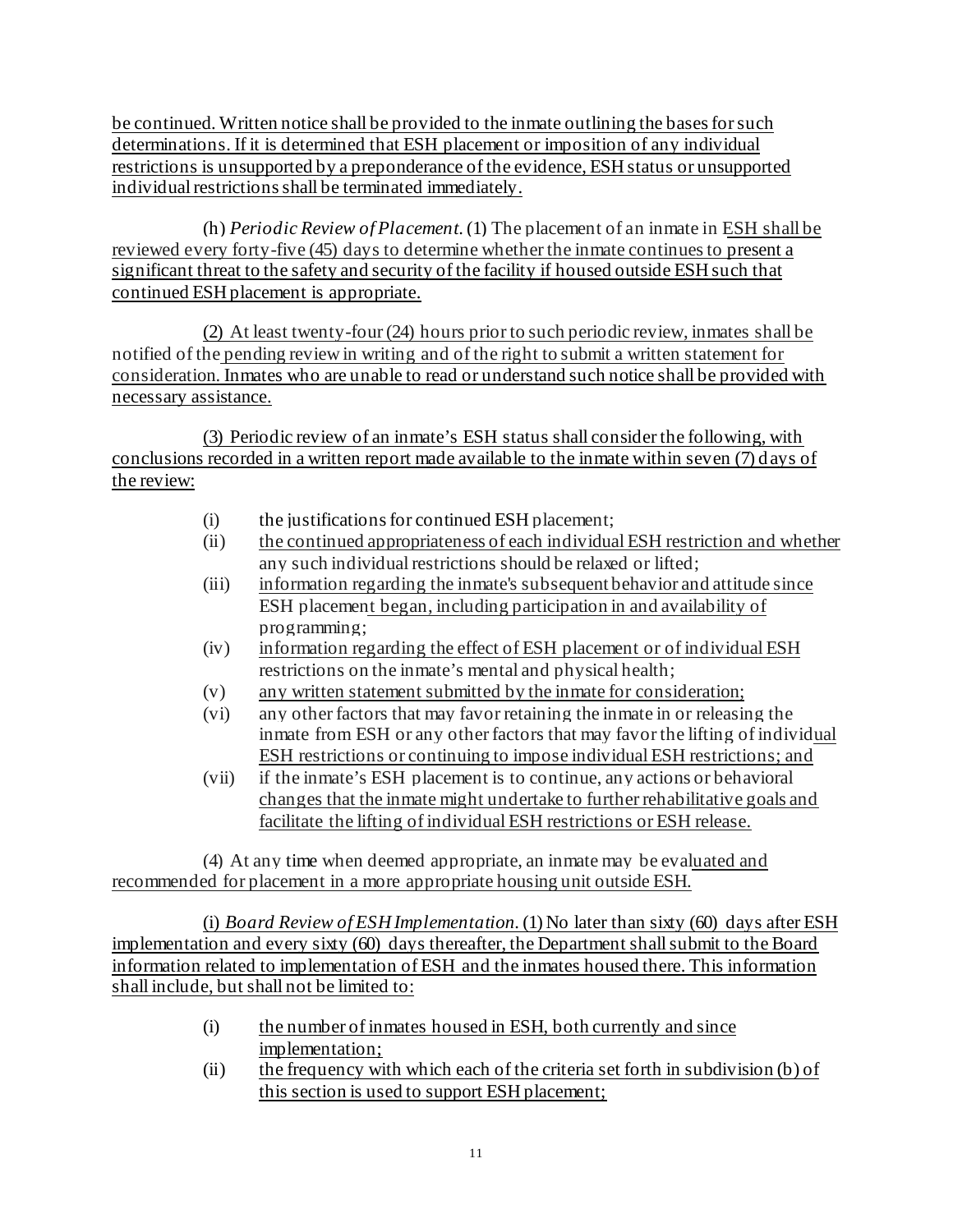- (iii) rates of violence in both ESH and the general population since implementation of ESH and rates of violence for comparable time periods prior to ESH implementation;
- (iv) rates of use of force in both ESH and the general population since implementation of ESH;
- (v) programming and mental health resources available to ESH inmates and the extent of inmate participation in each program and resource;
- (vi) training received by correction officers assigned to ESH and the number of steady posts created in ESH;
- (vii) the number of inmates initially assigned to ESH but whose ESH status was terminated in a placement review hearing;
- (viii) the number of inmates released from ESH into the general population through periodic review or other ESH status review mechanisms; and
- (ix) any other data the Department or the Board deems relevant to the Board's assessment of ESH.

(2) The Board shall review the information provided by the Department and any other information it deems relevant to the assessment of ESH. Eighteen (18) months after implementation of ESH and no later than two (2) years after implementation of ESH, the Board shall meet to discuss the effectiveness and continued appropriateness of ESH.

# §1-17 **Limitations on the Use of Punitive Segregation.**

(a) *Policy.* As implemented by the Department, punitive segregation is a severe penalty that should not be used under certain circumstances in the Department's facilities. In particular, punitive segregation represents a serious threat to the physical and psychological health of adolescents, with respect to whom it should not be imposed. Moreover, punitive segregation is intended to address a particular offense committed in the course of an inmate's incarceration and should not be imposed in connection with an offense committed by the same inmate during a separate and previous incarceration.

(b) *Exclusions*. (1) The following categories of inmates shall be excluded from punitive segregation:

- (i) inmates under the age of 18;
- (ii) as of January 1, 2016, inmates ages 18 through 21, provided that sufficient resources are made available to the Department for necessary staffing and implementation of necessary alternative programming; and
- (iii) inmates with serious mental or serious physical disabilities or conditions.

(2) Consistent with these regulations, when assignment to punitive segregation would pose a serious threat to an inmate's physical or mental health, medical staff shall have the authority to determine that the inmate shall be barred from punitive segregation placement or shall be moved from punitive segregation to a more appropriate housing unit.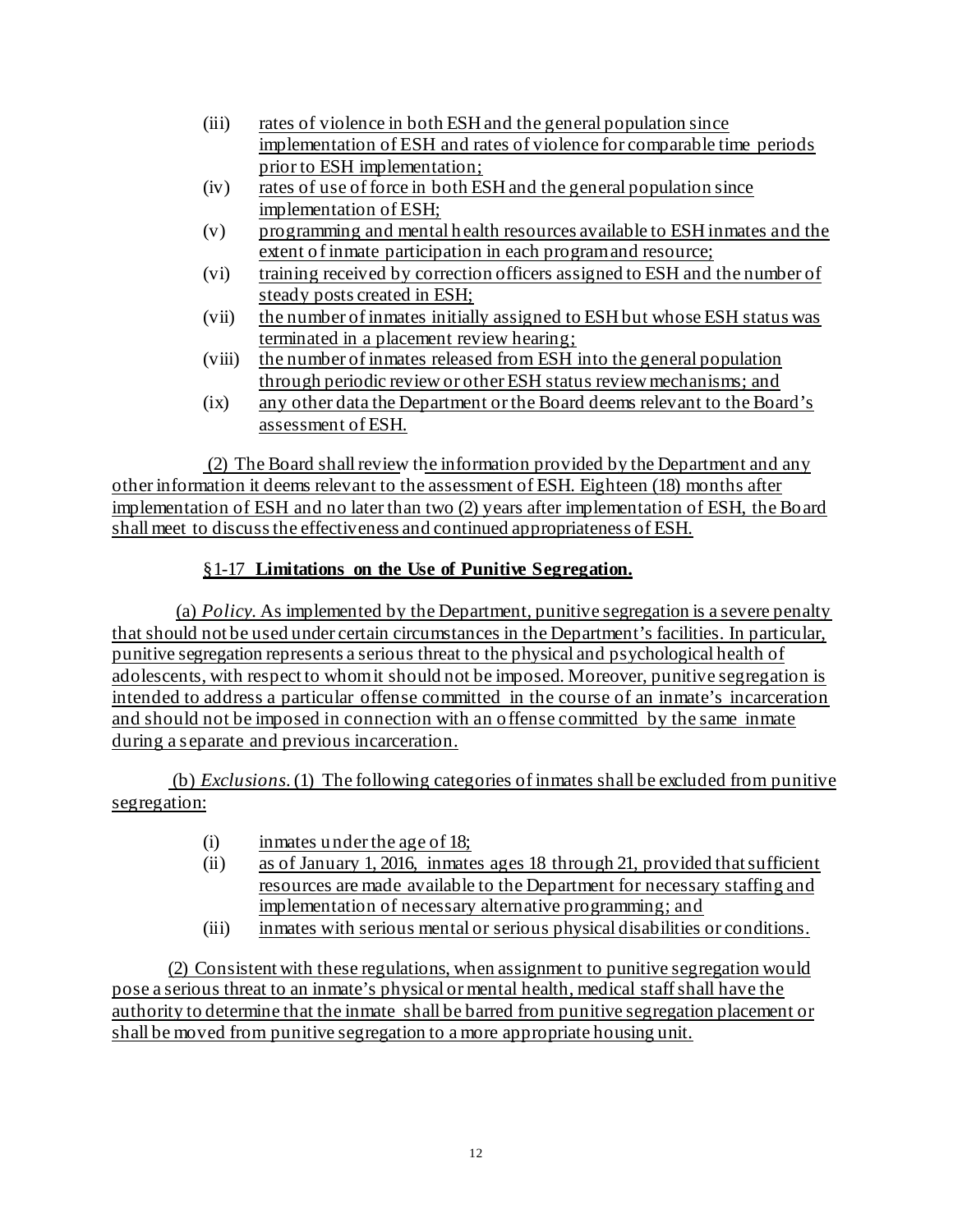(3) An inmate who is excluded from punitive segregation at the time of an infraction due to age or health status shall not be placed in punitive segregation for the same infraction at a later date, regardless of whether the inmate's age or health status has since changed.

(4) Inmates shall not be confined to punitive segregation as punishment for grade 3 offenses.

(c) *Due Process*. (1) Prior to the infraction hearing provided for in paragraph (2) of this subdivision, the inmate shall receive written notice detailing the charges against the inmate and a description of the inmate's behavior that gave rise to the charges. Inmates who are unable to read or understand such notice shall be provided with necessary assistance. Notice shall be served no later twenty-four (24) hours prior to commencement of the infraction hearing unless the inmate consents to a shorter time period in writing.

(2) All inmates, except those who qualify for and are placed in pre-hearing detention (PHD), shall be afforded an infraction hearing prior to placement in punitive segregation housing. Inmates who qualify for and are placed in PHD shall be afforded an infraction hearing no later than seven (7) business days after PHD placement, and time spent in PHD prior to the infraction hearing shall count toward the inmate's punitive segregation sentence.

(3) Inmates shall be permitted to appear in person, make statements, present material evidence, and call witnesses at infraction hearings.

(4) In the following circumstances, an inmate shall be entitled to the assistance of a hearing facilitator, who shall assist the inmate by clarifying the charges, explaining the hearing process, and assisting the inmate in gathering evidence:

- (i) the inmate is illiterate or otherwise unable to prepare for or understand the hearing process; or
- (ii) the inmate has otherwise been unable to obtain witnesses or material evidence.

(5) The Department has the burden of proof in all inmate disciplinary proceedings. An inmate's guilt must be shown by a preponderance of the evidence to justify punitive segregation placement.

(d) *Time limitations on punitive segregation*. (1) No inmate may be sentenced to punitive segregation for more than thirty (30) days for any single infraction. In no event may an inmate be held in punitive segregation longer than thirty (30) consecutive days.

(2) An inmate who has served thirty (30) consecutive days in punitive segregation must be released from punitive segregation for at least seven (7) days before the inmate may be returned to punitive segregation.

(3) An inmate may not be held in punitive segregation for more than a total of sixty (60) days within any six (6) month period, unless, upon completion of the sixty (60) days, the inmate continues to engage in persistent acts of violence, other than self-harm, such that placement in enhanced supervision housing, provided for in section 1-16 of this chapter,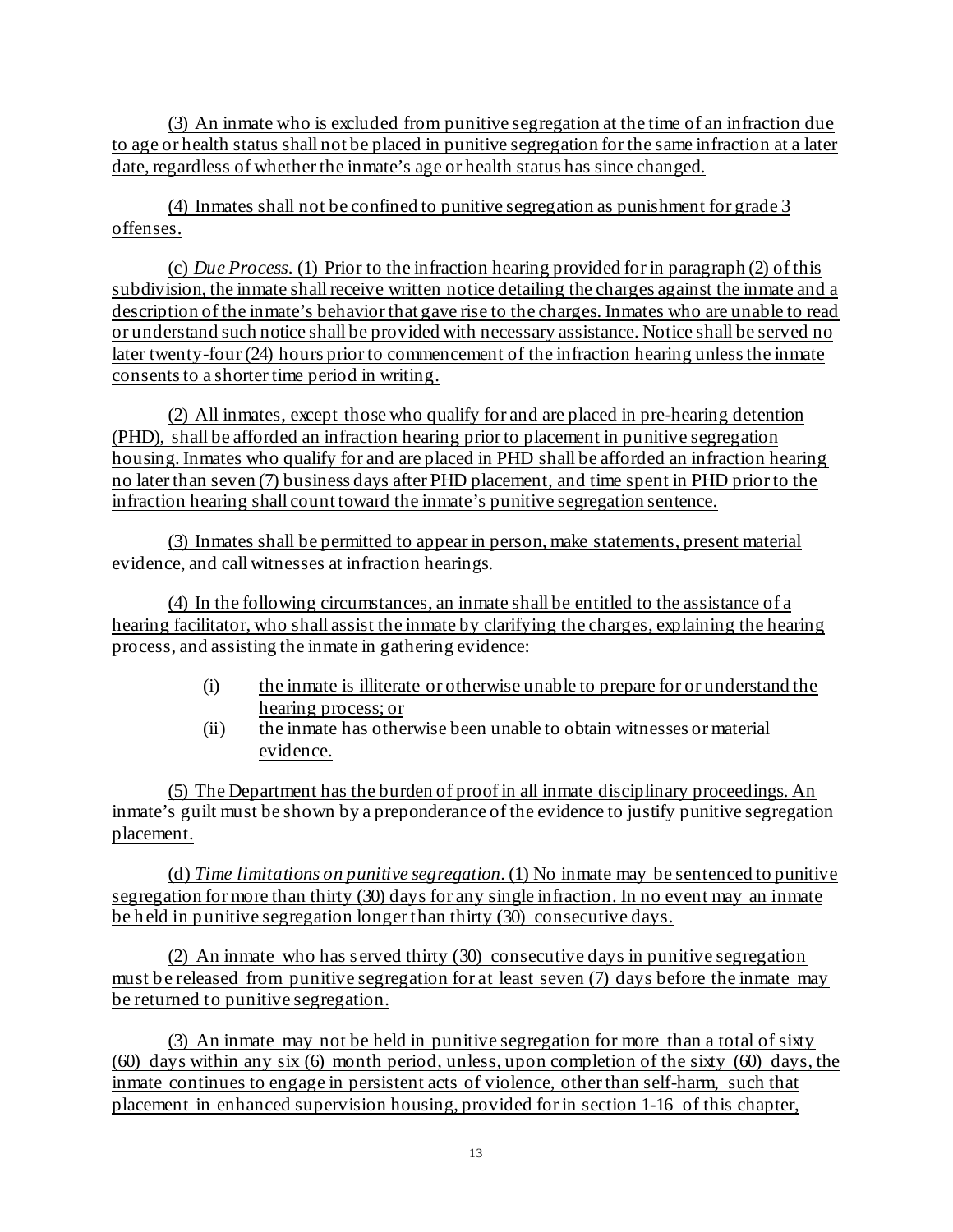would endanger inmates or staff. In such instances, the Chief of Department must approve extension of the inmate's punitive segregation placement, and the Department must provide the Board and the Department of Health and Mental Hygiene with immediate notification containing an explanation of the security concerns presented by the inmate. Daily mental health rounds must be provided to inmates who serve more than sixty (60) days within a six (6) month period, and such rounds must be documented in writing.

(e) *Required out-of-cell time*. Inmates confined to punitive segregation as punishment for non-violent or grade 2 offenses must be permitted at least seven (7) out-of-cell hours per day.

(f) *Staffing*. (1) Correction officers assigned to punitive segregation housing shall receive forty (40) hours of special training designed to address the unique characteristics of punitive segregation and its inmates. Such training shall include, but shall not be limited to, recognition and understanding of mental illness and distress, effective communication skills, and conflict deescalation techniques.

(2) At least twenty-five (25) percent of correction staff assigned to punitive segregation housing shall be assigned to steady posts.

(g) *Time in punitive segregation owed from a previous incarceration.* As of the effective date of this section, no inmate shall be assigned to or held in punitive segregation for any time from a separate and previous incarceration for which such inmate was sentenced to but did not serve in punitive segregation.

(h) *Reports.* No later than sixty (60) days after implementation of enhanced supervision housing provided for in section 1-16 of this chapter and every sixty (60) days thereafter, the Department shall submit to the Board information related to implementation of required changes to punitive segregation. This information shall include, but shall not be limited to:

- (i) the number of inmates held in punitive segregation and the number of inmates waiting to be held in punitive segregation;
- (ii) data related to the length of punitive segregation sentences and the frequency of the types of offences resulting in punitive segregation sentences;
- (iii) the status of the reduction of punitive segregation sentences from ninety (90) to thirty (30) days;
- (iv) the status of implementation of the Department's planned policy to require that an inmate be released from punitive segregation for a minimum of seven (7) days before returning to punitive segregation;
- (v) a plan and timeline detailing steps necessary to reduce the length of punitive segregation sentences and to reduce the number of inmates housed in punitive segregation;
- (vi) data related to the amount of recreation and out-of-cell time provided to inmates housed in punitive segregation; and
- (vii) any other information the Department or the Board deems relevant to the Board's assessment of punitive segregation in Department facilities.